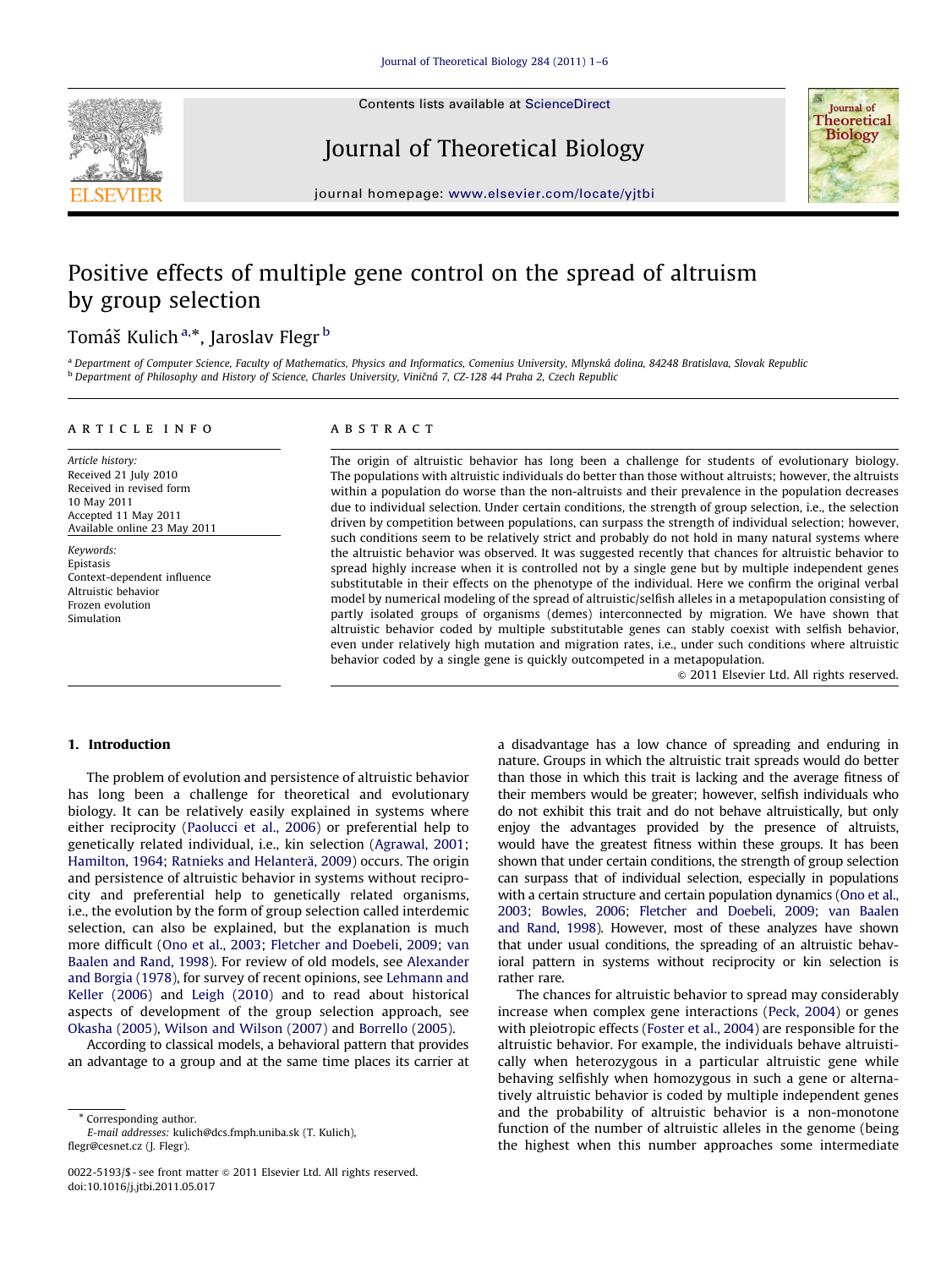value). It was, however, recently suggested [\(Goodnight, 2005\)](#page-5-0) that the evolution of an altruistic trait is strongly influenced not only by the ratio of individual to group selection, but also by the ratio of the heritability at the group level to the heritability at the individual level. In situations where this ratio is higher than one, the altruism can evolve even if selection favoring selfish behavior is stronger than selection favoring altruism.

In the present study, we tested a verbal model [\(Flegr, 2008\)](#page-5-0) based on the frozen plasticity theory [\(Flegr, 2010](#page-5-0)). This model suggests an increased probability of persistence of the altruistic behavioral patterns, when they are coded by several substitutable genes, in comparison to their persistance in case, when they are coded by single gene with large effect. This is due to the fact that such genetic architecture (several substitutable genes) of an altruistic trait decreases the individual level heritability of altruism/selfishness (average amount of variability in the altruism/ selfishness trait of offspring that can be explained by genotype of their parents), while leaving group level heritability of altruism/ selfishness (average amount of variability of interpopulation variability in frequencies of altruistic alleles in daughter populations that can be explained by frequencies of altruistic alleles in maternal populations) intact. The present study starts with the description of the model.

#### 2. Model

We consider the *fitness* in the classical meaning of the word, i.e., if two individuals have the fitnesses equal to  $a$  and  $b$ , then the ratio of the expected number of their descendants is  $a/b$ . Especially, when the fitnesses of two individuals are 1 and  $1+c$ , we can say that the second individual has an advantage c over the first one. It is easy to see that if the fitnesses of two individuals are a and b and  $a \leq b$ , then the second individual has an advantage  $(b-a)/a$  over the first one.

Our model consists of a *metapopulation* of  $n \cdot m$  individuals. They are structured into n demes, of an average size of m. We monitor the metapopulation's behavior in N generations. Each generation consists of three phases: natural selection, migration and mutation.

The phase of natural selection results in the replacement of all the individuals by their descendants. Similarly as in [Hamilton](#page-5-0) [\(1975\)](#page-5-0) and [Rousset \(2004\)](#page-5-0), this happens ''at once'' and the size of the metapopulation is preserved. In a simplified way, for each descendant (which we want to create), we randomly choose a deme, into which it will be put, and two individuals from the chosen deme as a parents. Finally, for every locus in the genome we randomly choose one of two parents, from whom the allele will be copied. Naturally, the random choices (except for the last one) that we make are not taken uniformly. The probability of an individual/deme to be chosen corresponds to their fitnesses. Once all descendants are created by this process, the whole metapopulation is updated by removing old individuals and inserting new descendants into demes.

More specifically, inside the metapopulation, two kinds of natural selection take place, intrademic and interdemic. Under intrademic selection, selfish individuals have an advantage  $\alpha$  over altruistic individuals, while under interdemic selection, altruistic demes have an advantage  $\beta$  over selfish demes. More formally, the meanings of  $\alpha$ ,  $\beta$  are as follows: The probability of a new individual becoming the member of the i-th deme is proportional to  $m_i + \beta a_i$ , where  $m_i$  is the size of the *i*-th deme and  $a_i$  is the number of altruists of the i-th deme. The parents of this new individual are two randomly chosen individuals from the i-th deme. The probability of a random individual becoming a parent is proportional to its fitness which is equal to 1 for an altruist individual and to  $1+\alpha$  for a selfish individual. The phase of natural selection is ended by the extinction of any deme whose size is less than or equal to 2. Its place is taken by the deme of the largest size, which randomly splits in to two new demes, with each individual being put randomly with a probability of 1/2 into the first or the second new deme.

Altruism is controlled by g non-linked loci of each individual of a sexually reproducing haploid hermaphrodite organism. Each locus has two alleles: an altruistic and a selfish one. The phenotype of the individual depends on whether or not the number of altruistic alleles in the genome is at least t (threshold). In quantitative genetics such a system is called a threshold character ([Falconer, 1989](#page-5-0)), and the underlying number of altruistic alleles in the genome can be a breeding value (or something linearly correlated to it) of the individual.

Mutations occur randomly and for all generations, all individuals and all loci. The probability of an allele being switched from altruistic to selfish or vice versa is  $\mu$ . The individuals can migrate between demes and the probability of an individual leaving its deme for another (randomly chosen) deme (i.e., migration rate) is  $n$ .

So far, the model has the following parameters: advantages of selfish individuals and altruistic demes  $(\alpha, \beta)$ , number of demes (n), average deme size (m), mutation rate ( $\mu$ ), migration rate ( $\eta$ ), altruism controlling mechanism ( $g$  and  $t$ ), number of generations used for simulation (N) and the initial rate of altruists. By  $p_a$  let us denote the average rate of altruists during the whole evolution. We shall say that the *metapopulation is altruisic* if  $p_a \geq \varepsilon$ , where  $\varepsilon$  is a constant. By R let us denote such an advantage of the altruistic demes, which leads to a 1/2 probability of an altruistic metapopulation occurring. More formally, R is the advantage of the altruistic demes  $\beta$  such that

## $\mathbb{P}(p_a \geq \varepsilon) = \frac{1}{2}.$

Naturally, R should be seen as a function of all the parameters from the model including  $\varepsilon$ . For practical usage, we shall always treat R as a function of just one parameter, other parameters will be fixed and their values will be clear from the context. Under weak selection we can assume that  $R$ , as a function of a selfish individual's advantage  $\alpha$ , is proportional to  $\alpha$  ( $R \sim \alpha$ ). Therefore, rather than R, we shall analyze the fraction  $r = R/\alpha$  for low values of  $\alpha$ , in our case  $\alpha = 0.05$ . This value was chosen as a compromise between a too big  $\alpha$  where  $R \sim \alpha$  holds no more and a too small  $\alpha$ where the effects of both intrademic and interdemic selection are too subtle comparing to random fluctuations of the system which enormously complicate the numerical analysis.

Finally, let us note that in our model we use threshold twice: the first time for determining whether the individual is altruistic. We find this reasonable and well-motivated. For example, in cooperatively breeding vertebrates and social insects a young adult can be either a non-reproductive helper (worker) or a reproductive individual. Therefore we assume discrete phenotypes, i.e., an individual is either an altruist or a non-altruist, although one can alternatively assume a linear relationship between phenotype and genotype such that an individual becomes more altruistic in proportion to g. This would mean, that if individual has  $x$  altruistic alleles (out of  $g$ loci) he becomes  $x/g$  altruist. Appendix D shows some results using this (linear) model. Generally, the effect of genetic architecture on spreading of altruistic alleles is weaker in the linear model, however, the results obtained with both models are qualitatively the same.

The second use of the threshold is to determine, whether the whole population is altruistic or not. Without this we would not be able to obtain several important results, for example those in [Fig. 1](#page-2-0). More detailed discussion on this topic can also be found in Appendix A.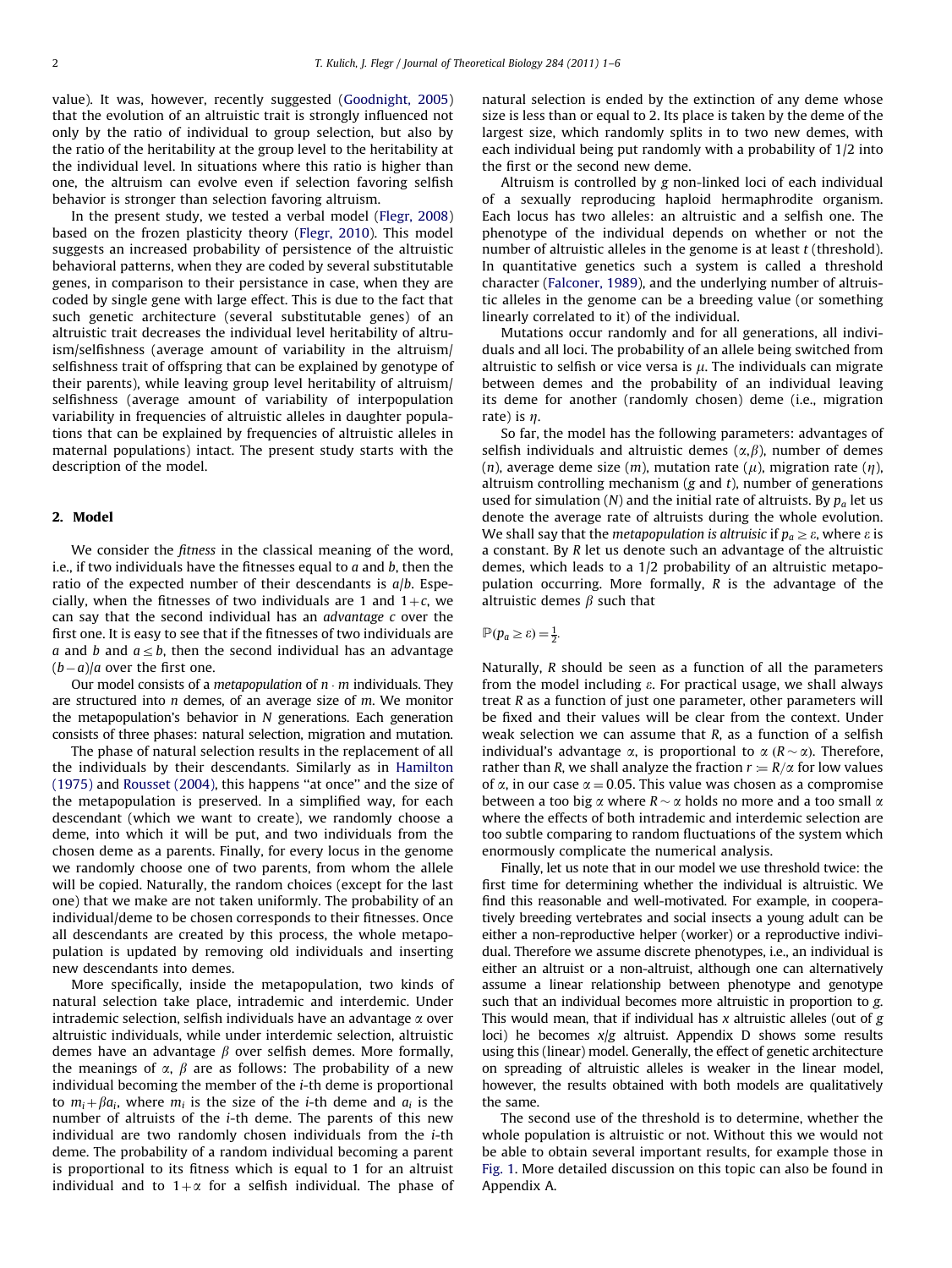<span id="page-2-0"></span>

Fig. 1. Values of r as a dependence on migration rate n. Values of other parameters: number of demes  $n=10$ , average deme size  $m=10$ ,  $\varepsilon = 1/2$ . Mutation rate:  $\mu$  = 0.001 (empty circles),  $\mu$  = 0.007 (full circles),  $\mu$  = 0.013 (empty triangles),  $\mu$  = 0.019 (full triangles). Dashed lines show results for the same values of  $\mu$  but for a different structure of the metapopulation:  $n=5$ ,  $m=20$ . The markings are approximately the size of the 90% confidence intervals calculated by the maximum likelihood method. In this case we naturally put  $g=1, t=1$ .

#### 3. Simulation

The model described above was straightforwardly simulated by a program written in the  $C++$  language. From  $N=10000$ generations we calculated the average rate of altruists  $p_a$ . If  $p_a$  is sufficient (i.e.,  $p_a \geq \varepsilon$ ), we decrease a little the value of  $\beta$ , and vice versa. By repeating this procedure, we get  $\beta$  oscillating around the searched value R. However, these oscillations and also the oscillations of averaged values of  $\beta$  are too big for calculating R with sufficient accuracy. Therefore, we use another approach: Instead of averaging the values of  $\beta$ , we attempt to find a sigmoidal model that would "explain" the measured values of  $\beta$ with some likelihood. We search the space of all possible models for the best model—such model that best explains the measured values. This approach is well known as the maximum likelihood method and is described in detail, for example, in Cramé[r \(1946\).](#page-5-0) The final value of R is then deduced from the best model. For more details see Appendix A.

### 4. Comparison of the model's behavior with the known theoretical results

The known theoretical results obtained by analytical computation generally refer to a weak selection (even if it is not stated explicitly by some authors, their assumptions only apply to weak selections). Therefore, they describe function  $r$  where  $g=1$  and  $t=1$  (where r is defined above).

Our first finding is that  $r$  does not significantly depend on the initial rate of altruists. It clearly follows from the fact that there is enough time for alleles to mutate in both ways, and since both  $\alpha$ and  $\beta$  are low, there is also enough time for altruism to spread as a result of the genetic drift. However, in all our further experiments with weak selection we initialize the metapopulation in such a way that every allele is altruistic with probability 1/2. This frequency should correspond to the equilibrium state in all of our experiments and therefore we expect the results not to be dependent on number of generations N.

Further results are summarized in Fig. 1. In accordance with [Traulsen and Nowak \(2006\),](#page-5-0) [Kimura \(1983\)](#page-5-0) and [Lehmann](#page-5-0) [et al. \(2007\)](#page-5-0) we get linear dependency of  $r$  on  $\eta$  and in accordance with [Traulsen and Nowak \(2006\)](#page-5-0) and [Lehmann et al. \(2007\)](#page-5-0) we also get linear dependency of  $r$  on  $\mu$ . In discordance with [Traulsen](#page-5-0) [and Nowak \(2006\)](#page-5-0) and [Lehmann et al. \(2007\)](#page-5-0) the slope of the dependencies (i.e.,  $\partial R/\partial \eta$ ) changes with different parameters *n*, *m*. The slope change is roughly in agreement with [Kimura \(1983\),](#page-5-0) although there is an inaccuracy of about 30% in its actual quantity. Furthermore, the dependencies of  $r$  on  $n$  and  $\mu$  are not analyzed in [Kimura \(1983\).](#page-5-0)

The disagreements mentioned above are a consequence of specific assumptions, which are necessary for obtaining any theoretical results. This makes the results valid only in the domain of the corresponding approximations. Once we test the results in a more general scenario, inaccuracies naturally arise. As an example, the stochasticity of the system is neglected [\(Kimura,](#page-5-0) [1983\)](#page-5-0), only demes containing either only altruistic or only selfish individuals are reproduced ([Traulsen and Nowak, 2006](#page-5-0)) or the authors neglect of strong correlations between dependent random variables [\(Silva and Fontanari, 1999](#page-5-0)). This shows that solving this problem analytically is very hard and resists numerous different approaches, no matter how inventive they are in using a wide range of mathematical tools.

#### 5. Weak selection and multiple loci control

By the weak selection we mean a regime where the fitness of all individuals is close to one. On the other hand, the strong selection means that the fitness can significantly vary between individuals. Naturally, these terms are not strictly defined and there is a continuous scale between the weak and strong selection.

The results from the simulation for some combinations of the parameters are presented in Tables 1 and 2. All r values in Table 1 are very close to each other. It is not accidental as we explain below.

Let us assume a metapopulation with the same rate  $p$  of the altruistic alleles in each deme and on each locus. The rate of the altruists  $(p_a)$  is then function of t, g and p. Especially for  $t=1$ , it can be calculated as follows:

$$
p_a \coloneqq 1 - (1 - p)^g \tag{1}
$$

(this is the case for models 1–7). For odd g and  $t = \lceil g/2 \rceil$ , the frequency of the altruists  $p_a$  equals p (the case for models 4 and 8). We can say that certain allele is active if its change (from altruistic to selfish or vice versa) changes the phenotype of the individual. It clearly happens if (and only if) there are exactly  $t-1$ altruistic alleles on the other loci. Probability of such event will be denoted as  $P = P(p,g,t)$ . Let us estimate the advantage that is conferred by a selfish/altruistic allele to the individual/deme,  $r$ espectively. With a probability  $1-P$ , this allele does not influence anything and therefore, does not confer any advantage to anyone. With a probability P, the allele confers advantage  $\alpha$  to the individual (if the allele is selfish) or advantage  $\beta$  to the deme (if the allele is altruistic). We can regard the average advantages of the allele as the product of the probability of the allele being active multiplied by the advantage conferred to the individual/ deme. We conclude that the selfish allele confers average

| Table 1 |                                                                      |
|---------|----------------------------------------------------------------------|
|         | Models' parameters: $n=20$ , $m=30$ , $\mu = 0.001$ , $\eta = 0.1$ . |

| Model 1 | $g = 1, t = 1, \varepsilon = 1/2$         | $r = 6.7 + 0.1$ |
|---------|-------------------------------------------|-----------------|
| Model 2 | $g = 3$ , $t = 1$ , $\varepsilon = 7/8$   | $r = 6.7 + 0.1$ |
| Model 3 | $g = 5$ , $t = 1$ , $\varepsilon = 31/32$ | $r = 6.7 + 0.2$ |
| Model 4 | $g = 5$ , $t = 3$ , $\varepsilon = 1/2$   | $r = 6.5 + 0.1$ |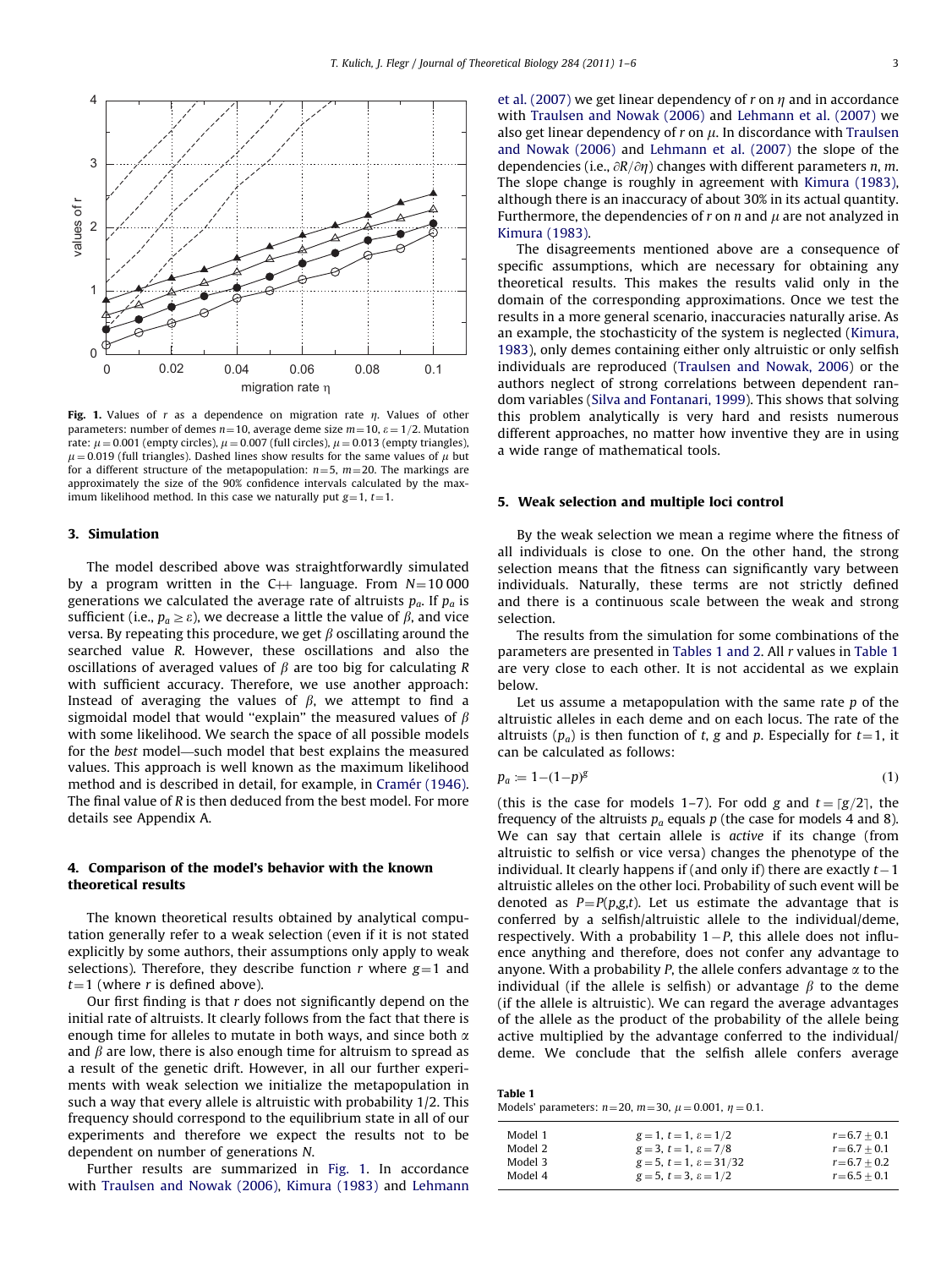<span id="page-3-0"></span>advantage of  $P \cdot \alpha$  to the individual and altruistic allele confers advantage  $P \cdot \beta$  to the deme it inhabits. As the assumption about the equal distribution of the altruistic alleles holds, we can analyze the evolution of alleles of a certain locus independently on the evolution of other alleles of other loci. Let us now compare models 1 and 3. In model 1, we found a ratio  $r_1 = \beta/\alpha$  which leads to a rate of altruists (and therefore as well to a rate of altruistic alleles) 50%. If the same values  $\alpha$  and  $\beta$  are used in model 3, then the ratio of the actual advantages the allele confers in this model is

$$
r_3 = \frac{P \cdot \beta}{P \cdot \alpha} = \frac{\beta}{\alpha} = r_1.
$$

Since we are in the regime of low values  $\alpha$  and  $\beta$ , we only expect the ratio of  $\alpha$  to  $\beta$  (and not the absolute values of  $\alpha$  and  $\beta$ ) to be important for the rate of the altruistic alleles. This ratio does not change  $(r_1=r_3)$  and therefore as in model 1, we also expect 50% of altruistic alleles on average also in model 3. By using Eq. (1), we get the final rate of altruists 31/32, which is exactly the value of  $\varepsilon$  in model 3. Using a similar approach, we can justify the similarity of all other results in [Table 1](#page-2-0). In Table 2, we work with lower values of  $\eta$ . This causes that the altruistic alleles cease to be evenly distributed and start grouping in some demes that will become more altruistic. It means that the results derived in [Table 1](#page-2-0) also cease to hold.

Summary: Under weak selection and strong migration (10% in our models), multiple loci control does not significantly affect the  $\beta/\alpha$  ratio needed for altruistic alleles to occur. On the other hand, multiple loci control does significantly affect the final rate of altruists (Table [1](#page-2-0)).

Under weak selection and not so strong migration, multiple loci control also helps to spread altruism by changing the  $\beta/\alpha$ ratio (Table 2).

To understand these counterintuitive results, it could help to compare models 5 and 7 from Table 2. Let us start with model 5 and assume a purely altruistic metapopulation where one selfish migrant emerges in one of the demes. It spreads in the deme which consequently shrinks and finally vanishes. Until the extinction it spreads selfish migrants and potentially infect other demes by selfishness. It may happen that the selfish migrant or its descendants will not reproduce (although they have advantage  $\alpha$  over the rest of the deme). Naturally, the advantage  $\alpha$  reduces the probability from something alike to happen. In comparison,

| n | m |  |
|---|---|--|
|   |   |  |

| Models' parameters: $n = 20$ , $m = 20$ , $\mu = 0.0005$ , $\eta = 0.01$ . |  |  |
|----------------------------------------------------------------------------|--|--|

| Model 5 | $g = 1, t = 1, \varepsilon = 1/2$         | $r = 0.49 + 0.01$ |
|---------|-------------------------------------------|-------------------|
| Model 6 | $g = 3$ , $t = 1$ , $\varepsilon = 7/8$   | $r = 0.44 + 0.01$ |
| Model 7 | $g = 5$ , $t = 1$ , $\varepsilon = 31/32$ | $r = 0.38 + 0.02$ |
| Model 8 | $g = 5$ , $t = 3$ , $\varepsilon = 1/2$   | $r = 0.48 + 0.01$ |

this probability is still quite high in model 7. Since  $t=1$ , even the descendants of a selfish migrant are with high probability altruists and therefore advantage  $\alpha$  does not help them (so significantly) to spread. Although the selfish migrant brings some selfish alleles to the new deme, their spreading is influenced mostly by random drift and they do not gain significant advantage from the selfish behavior.

#### 6. Strong selection and multiple loci control

In [Ono et al. \(2003\)](#page-5-0) authors showed that under sufficiently low migration and mutation rates, the metapopulation can exist in two different semi-stable states. They are called S state, with almost all individuals being selfish, and A state, with almost all individuals being altruistic. Transitions between these two states are denoted as A–S and S–A.

The results of our simulation are in full accordance with existence of S and A states described in [Ono et al. \(2003\).](#page-5-0) Although the authors of [Ono et al. \(2003\)](#page-5-0) used extremely low values of  $\mu$  and  $\eta$ , we observed the S and A states also when higher values of  $\mu$  and  $\eta$  together with higher advantages  $\alpha$  and  $\beta$ were set. Note that naturally there is a strong correlation between existence of S and A states and the fact that R depends on the initial frequency of altruists.

In our simulations, we focus on A–S transition, i.e., we initialize all alleles in the metapopulation as altruistic. A similar shape of R as a function of  $\beta$  is observed for S–A transitions, but higher values of  $\beta$  are necessary for S–A transitions.

We will start with a brief explanation of the behavior of R as a function of  $\alpha$  under one-locus control of altruism. For small  $\alpha$ function R is similar to linear dependence, but for bigger  $\alpha$ , this no longer holds, and the function gets concavely or convexly shaped. Finally the R tends to asymptote either in horizontal or vertical direction. The horizontal asymptote is shown in Fig. 2 on the left. It means that a relatively small advantage for altruists is sufficient for compensating for a much bigger advantage of selfish individuals. The vertical asymptote is shown in Fig. 2 on the right. The interpretation is that a particular advantage of selfish individuals cannot be outweighed by any advantage of altruists, no matter how high.

We briefly describe the mechanism how different asymptotes occur. Let us suppose  $\alpha \rightarrow \infty$ , a relatively small  $\beta$  and a purely altruistic metapopulation where one selfish mutant emerges. This mutant spreads over its deme very quickly. The deme starts shrinking and finally goes extinct. If it succeeds in producing enough selfish migrants that spread, the selfishness will thrive. A similar effect occurs when  $\beta \rightarrow \infty$  and  $\alpha$  is relatively small. This time the selfish mutant spreads not do quickly in its own deme.



Fig. 2. Values of R as a function of  $\alpha$ . The horizontal asymptote can be observed on the left, the vertical asymptote on the right. Parameters of the model: The number of demes n=10, average deme size m=10 (left) or m=30 (right), mutation rate  $\mu$  = 0.001, migration rate  $\eta$  = 0.01.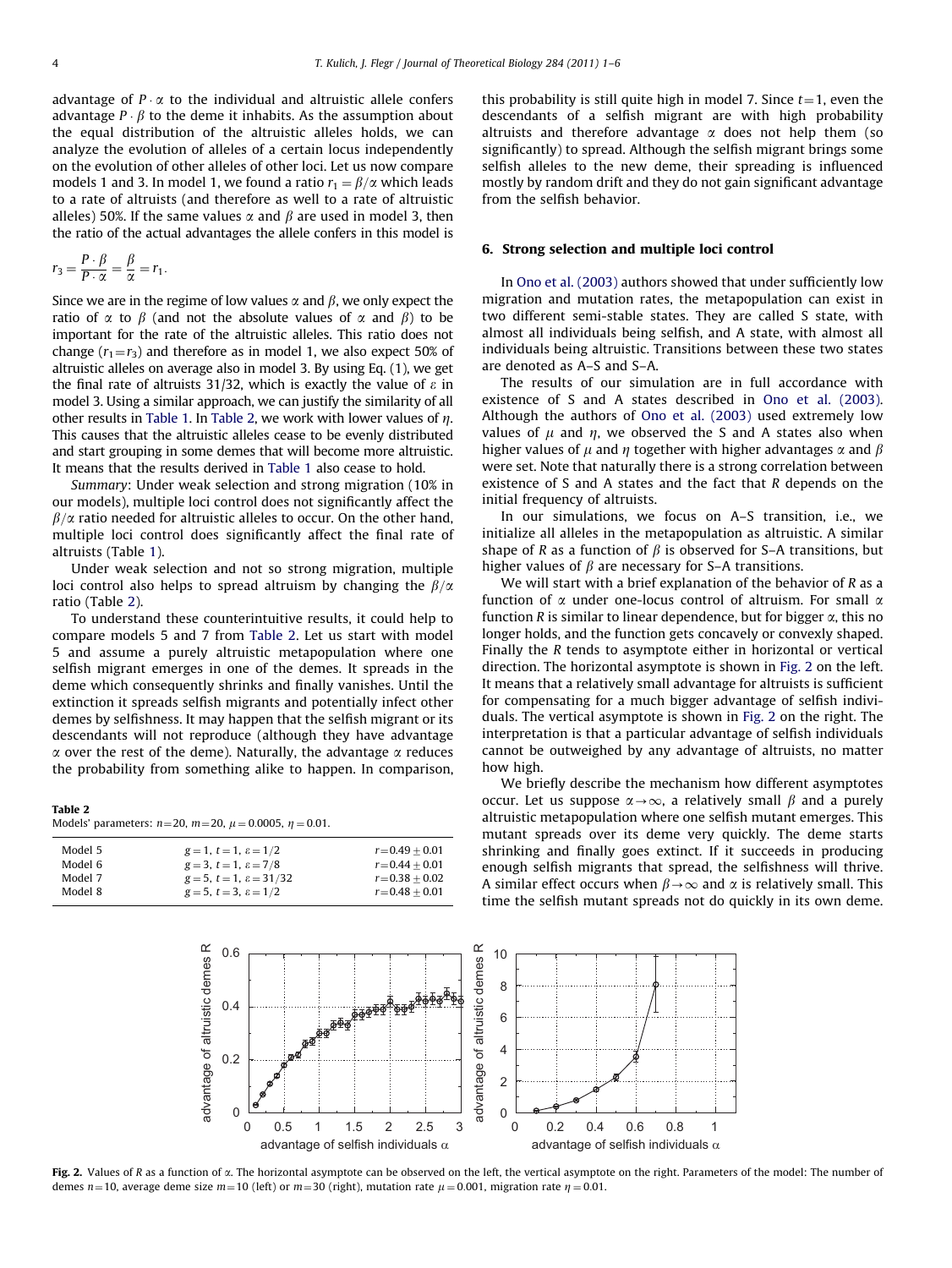

Fig. 3. Values of R as a function of  $\alpha$ . Left: average deme size  $m=55$ . Vertical asymptote also occurs for  $g=1$ ,  $t=1$  and for  $g=5$ ,  $t=3$ . Right: average deme size  $m=30$ . vertical asymptote for g=1, t=1 (empty circles), but horizontal asymptote for g=5, t=3 (full circles). The other parameters are equal to those given in [Fig. 2](#page-3-0): n=20,  $n = 0.01$ ,  $\mu = 0.001$ .

The deme is shrinking proportionately slowly because of a lower number of altruists in it. Once there are no altruists in the deme, it almost immediately goes extinct. Once again, the main factor that influences the spread of the selfishness is the number of selfish migrants that are produced by the infected deme until it goes extinct. The number of selfish individuals is significantly influenced by the quantity  $m \cdot \beta$  which says how many migrants are produced in one generation by an average sized deme. It is also influenced by values  $\beta$  (for horizontal asymptotes) and  $\alpha$  (for vertical asymptotes), since these values predict how fast the deme will be shrinking. Contrary to this, no matter how big the values  $\alpha$ (for horizontal asymptotes) or  $\beta$  (for vertical asymptotes) are, a selfish individual cannot spread over its deme faster than in one generation and also a deme consisting of only selfish individuals needs at least one generation to extinct. Therefore, it does not matter how high these quantities are, once they are high enough, their change does not influence the number of selfish migrants. The asymptotic behavior is therefore a natural consequence of the systems being insensitive to a change of some parameters.

Let us now introduce the results for multiple loci control. We put  $g=5$  and  $t=3$ . Let us remind that under the weak selection, there was no difference between  $g=5$ ,  $t=3$  and  $g=1$ ,  $t=1$ . Differences now occur as an effect of strong selection and existence of semi-stable S and A states. Values of R, as a function of  $\alpha$ , are presented in Fig. 3. The figure on the left demonstrates that under five-loci control, the observed values of  *are* significantly lower than under one-locus control. Also, the placement of the vertical asymptote is different. For one-locus control, its x coordinate is almost three times as high as that for five-locus control. It means that under five-loci control altruism can occur, even for such  $\alpha$  that makes it completely impossible under onelocus control. If we reduce the average deme size to  $m=30$ , an interesting phenomenon occurs: for one-locus control, we still have vertical asymptote, while for five-loci control, we obtain horizontal asymptote. It is possible due to the fact that  $m \cdot \eta = 0.3$ which is roughly close to one.

We conclude, that under five-loci control, metapopulation can be altruistic even for such low values of  $\beta$  that would lead to complete annihilation of altruism under one-locus control.

#### 7. Discussion

Although quite unfavorable conditions were chosen for altruism to spread (unlike others we used higher mutation and migration rates), the advantages of altruistic demes needed for altruism to spread are rather low. Even for one-locus control, these values are lower than predicted by other theoretical studies. This is specific for the discussed model where altruistic demes thrive and out produce other altruistic demes while selfish demes shrink and therefore produce fewer migrants. When intrademic selfishness only results in higher probability of deme extinction (but until extinction the size of the deme is constant, as is the case for example in [Traulsen and Nowak \(2006\)](#page-5-0), which presents a model that appears to be less realistic than ours), the values of R are significantly higher.

The model for multiple loci control of altruism used in this work is absolutely symmetric—an altruistic allele has exactly the same phenotype effects as any other altruistic allele present in the genome. In reality, the situation will be different, with the phenotype effects of two altruistic alleles on two different loci varying from one another. Preliminary results of simulations of this scenario indicate that even this way of controlling altruism is quite efficient for spreading it.

Another important property of this model is that having one more altruistic allele always makes the individual at least as altruistic as it was before.

If some negative dependencies were considered (i.e., having one more ''altruistic'' allele could result in a more selfish individual), or when the gene (or alleles) interactions of dominance/ recessiveness type were involved ([Matessi and Karlin, 1984](#page-5-0)), then the spreading of altruism would be even much easier. The important message of this paper is that even quite simple gene architecture of multigene traits may have a strong impact on the spreading of altruism.

Our results are in qualitative agreement with the general conclusion of [Goodnight \(2005\)](#page-5-0) as well as the specific suggestion of [Flegr \(2008\)](#page-5-0). In situations where the altruistic trait is controlled not by one but by several genes, the altruism can evolve and spread even if it is selected against on the intrapopulation level. In sexual species, any behavioral trait, including the altruistic behavior, is usually determined by the greater number of genes and many of these genes have (due to epistasis) a contextdependent influence on the particular trait. Consequently, the heritability of most traits is low. Under such conditions, altruists emerge from the population as if by chance in families that are completely unrelated and have different phenotypes, i.e., individuals with both selfish and altruistic behavior, with a probability that is determined only by the proportion of particular alleles in the entire population. Thus populations can compete for the greatest average fitness of their members; those that have the greatest proportion of the relevant alleles, resulting in the greatest number of altruists being formed (emerging by chance), shall win in this competition. Our results show that group and interspecies selection can occur in nature in favor of altruistic traits (because the percentage proportion of altruistic alleles in the population is inherited from one generation to the next) and its results cannot be canceled out by individual selection because the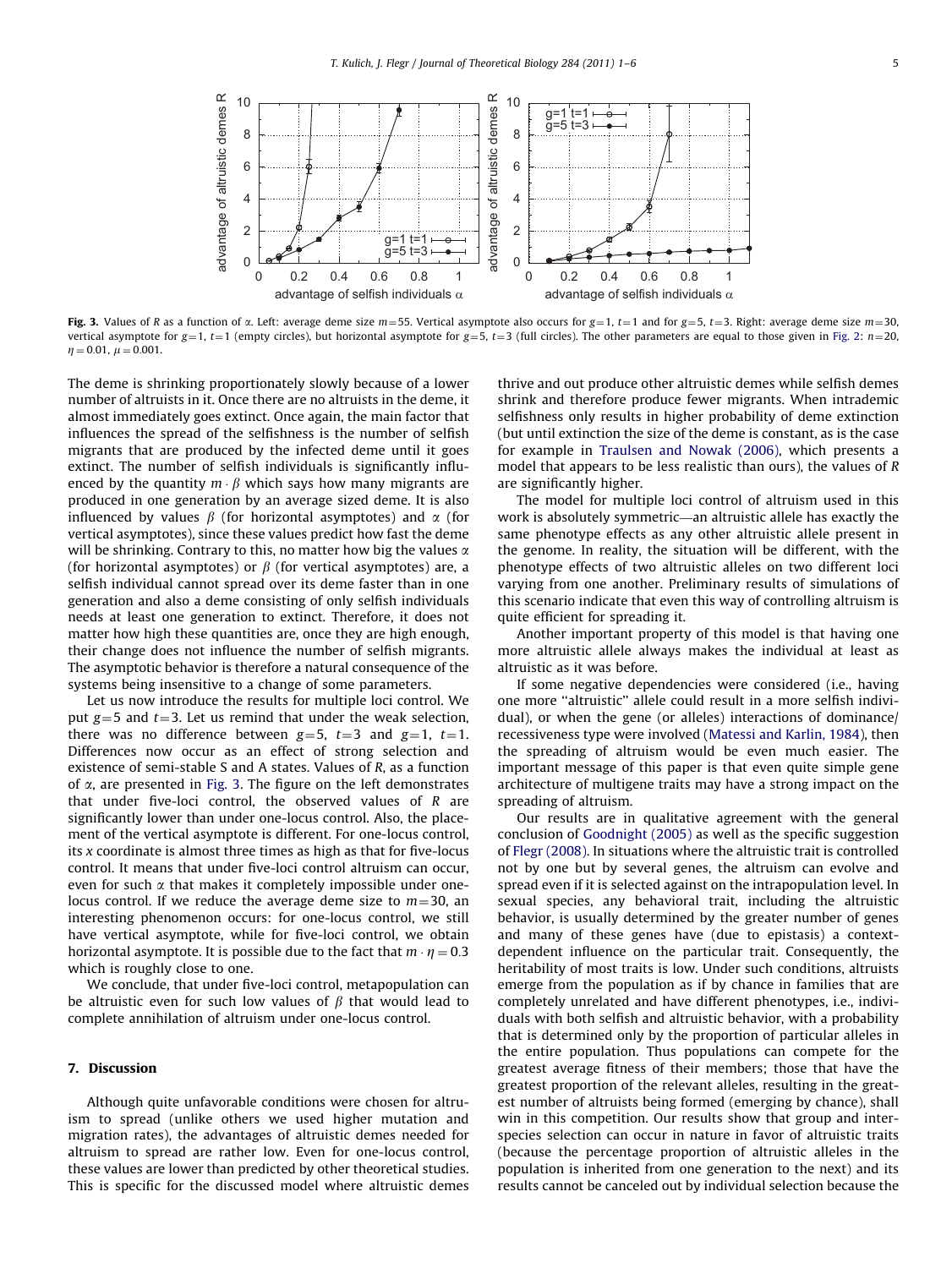<span id="page-5-0"></span>trait itself, altruistic behavior, is not inherited. The complex genetic architecture of traits in sexual organisms can highly increase the chance for persistence of altruistic behavior in local population and its spreading in structured metapopulations.

#### Acknowledgments

The first author was supported by VEGA Grant no. 1/0406/09. The second author was supported by Grant no. 0021620828 from the Ministry of Education, Youth and Sports of the Czech Republic.

#### Appendix A. Supplementary data

Supplementary data associated with this article can be found in the online version at doi:<10.1016/j.jtbi.2011.05.017>.

#### References

- Agrawal, A.F., 2001. Kin recognition and the evolution of altruism. Proc. R. Soc. Lond. B 268, 1099–1104.
- Alexander, R., Borgia, G., 1978. Group selection, altruism, and the levels of organization of life. Annu. Rev. Ecol. Syst. 9, 449–474.
- Borrello, M.E., 2005. The rise, fall and resurrection of group selection. Endeavor 29, 43–47.
- Bowles, S., 2006. Group competition, reproductive leveling, and the evolution of human altruism. Science 314, 1569–1572.
- Cramér, H., 1946. Mathematical Methods of Statistics. Princeton University Press. Falconer, D.S., 1989. Introduction to Quantitative Genetics, third ed. Longman, New York.
- Flegr, J., 2008. Frozen evolution. Or, that's not the way it is, Mr. Darwin. Farewell to selfish gene. Charles University of Prague, Faculty of Science Press, Prague.
- Flegr, J., 2010. Elastic, not plastic species: frozen plasticity theory and the origin of adaptive evolution in sexually reproducing organisms. Biology Direct 5, 2.
- Fletcher, J., Doebeli, M., 2009. A simple and general explanation for the evolution of altruism. Proc. R. Soc. Lond. B 276, 13–19.
- Foster, K., Shaulsky, G., Strassmann, J., Queller, D., Thompson, C., 2004. Pleiotropy as a mechanism to stabilize cooperation. Nature 431, 693–696.
- Goodnight, C., 2005. Multilevel selection: the evolution of cooperation in non-kin groups. Popul. Ecol. 47, 3–12.
- Hamilton, W.D., 1964. The genetical evolution of social behavior. J. Theor. Biol. 7, 1–52.
- Hamilton, W.D., 1975. In: Fox, R. (Ed.), Biosocial Anthropology. Malaby Press, London, pp. 133–157.
- Kimura, M., 1983. Diffusion model of intergroup selection, with special reference to evolution of an altruistic character. Proc. Natl. Acad. Sci USA 80, 6317–6321.
- Lehmann, L., Keller, L., 2006. The evolution of cooperation and altruism—a general framework and a classification of models. J. Evol. Biol. 19, 1365–1376.
- Lehmann, L., Keller, L., West, S., Roze, D., 2007. Group selection and kin selection: two concepts but one process. Proc. Natl. Acad. Sci. USA 104, 6736–6739.
- Leigh, E., 2010. The group selection controversy. J. Evol. Biol. 23, 6–19.
- Matessi, C., Karlin, S., 1984. Od the evolution of altruism by kin selection. Proc. Natl. Acad. Sci. USA 81, 1754–1758.
- Okasha, S., 2005. Maynard smith on the levels of selection question. Biol. Philos. 20, 989–1010.
- Ono, S., Misawa, K., Tsuji, K., 2003. Effect of group selection on the evolution of altruistic behavior. J. Theor. Biol. 220, 55–66.
- Paolucci, M., Conte, R., Tosto, E.A.G.D., 2006. A model of social organization and the evolution of food sharing in vampire bats. Adapt. Behav. 41 (3), 223–238.
- Peck, J.R., 2004. Sex causes altruism, altruism causes sex, maybe. Proc. R. Soc. Lond. 271, 993–1000.
- Ratnieks, F.L.W., Helanterä, H., 2009. The evolution of extreme altruism and inequality in insect societies. Proc. R. Soc. Lond. B 364, 3169–3179.
- Rousset, F., 2004. Genetic Structure and Selection in Subdivided Populations. Princeton University Press, Princeton.
- Silva, A., Fontanari, J., 1999. Stochastic group selection model for the evolution of altruism. Physica A 268, 257–268.
- Traulsen, A., Nowak, M.A., 2006. Evolution of cooperation by multilevel selection. Proc. Natl. Acad. Sci. USA 103, 10952–10955.
- van Baalen, M., Rand, D., 1998. The unit of selection in viscous populations and the evolution of altruism. J. Theor. Biol. 193, 631–648.
- Wilson, D., Wilson, E., 2007. Rethinking the theoretical foundation of sociobiology. Q. Rev. Biol. 82, 327–348.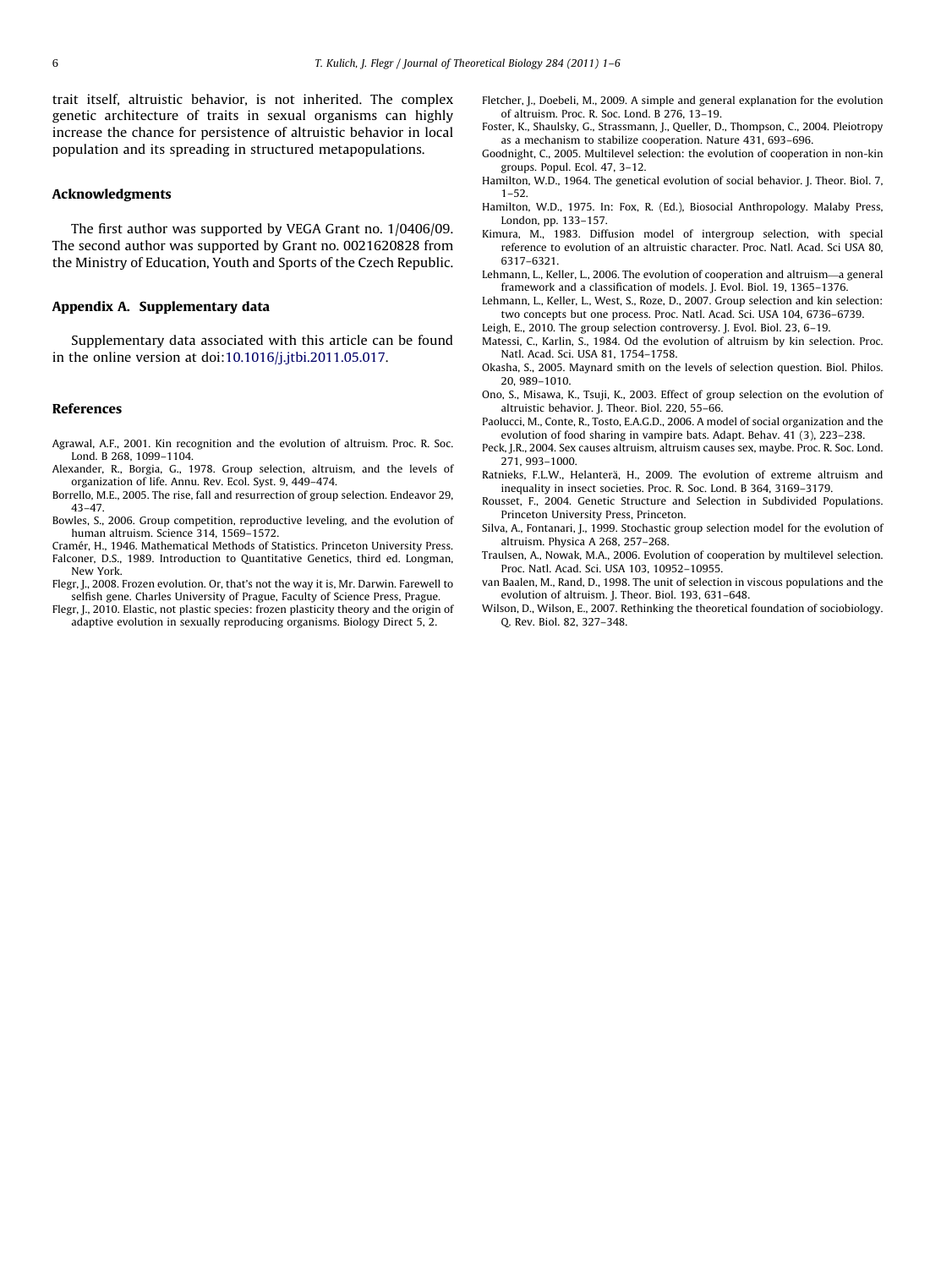# **8 Supplementary materials**

### **Appendix 1 - Measurements**

Here we would like to explain in more detail how the values of R were obtained. Let  $\text{Alt}(\beta)$ be the probability of obtaining altruistic metapopulation (as it was defined in the paper) with  $\beta$  denoting the advantage of altruists and all other parameters fixed to some values. With this denotation, the function  $R$  satisfies:

# $R = \beta$  is equivalent to  $\text{Alt}(\beta) = 1/2$ .

In Figure 4 we see values of  $\beta$  recorded while obtaining values for the first row of Table 1. We start the whole process with some  $\beta = \beta_0$ . We run one experiment and see if the metapopulation is altruistic - if so,  $\beta$  is decreased a little, if not,  $\beta$  is increased. By repetition of this process many times, we get  $\beta$  oscillating around the searched value, where the probability of obtaining altruistic metapopulation is near 1/2.



Figure 4: Visualized values from one measurement.

Visualization of this process is shown in the Figure 4. For the purposes of the visualization, the interval between values 6 and 7.5 is divided to 30 bins. In each bin, we show (circles)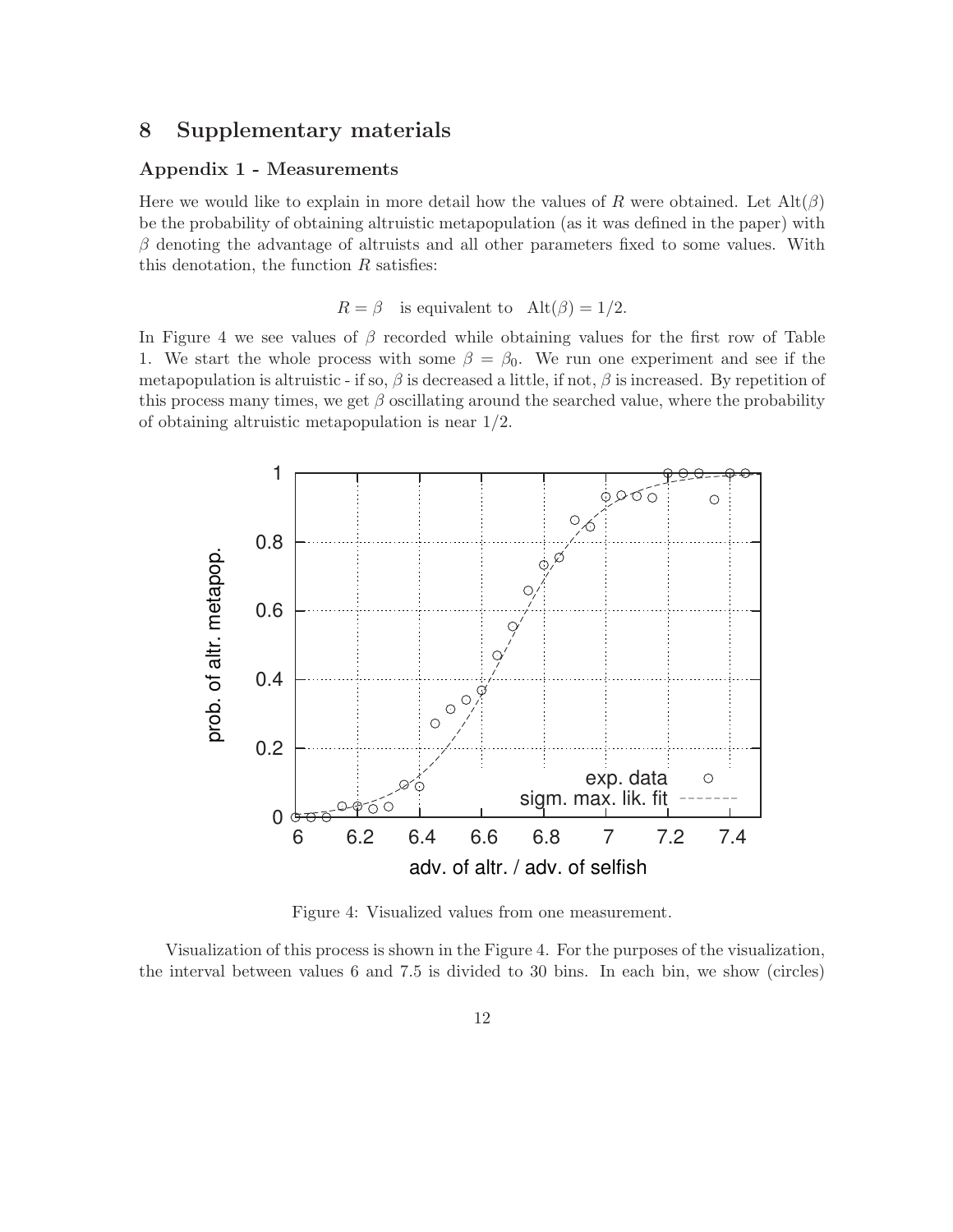the percentage of altruistic metapopulation that is obtained with  $\beta$  belonging to this bin. It is natural to expect that  $\text{Alt}(x)$  would have sigmoidal shape - for low values of x its value is near 0, with bigger x the probability is increasing and finally for high x the probability is near 1. Therefore we suppose that  $\text{Alt}(x) = 1 - 1/(1 + e^{\gamma (x-x_0)})$  for some  $\gamma, x_0$  and then we find such  $\gamma$ ,  $x_0$  that maximizes the probability that the set of data obtained from random experiment based on our approximation of  $Alt(x)$ , is the same as the one actually measured. Finally, we find point where our approximation of  $\text{Alt}(x)$  equals 1/2. This is very easy to do, since the solution of the equation

$$
Alt(x) = 1 - \frac{1}{\left(1 + e^{\gamma \cdot (x - x_0)}\right)} = 1/2
$$

is  $x = x_0$ .

This approach is generally known as maximum likelihood method, since it maximizes the likelihood of obtaining the set of data actually measured. It gives us the sigmoidal fit, which is also plotted in the Figure 4.

Finally, we would like to argue, why such complicated analysis is necessary in this case.

1. The first reason is that we wanted to be compatible with the existing studies. Consider for instance the claims derived by Hamilton or Traulsen and Nowak. These say that altruism will prosper in the metapopulation (this has to be understood as a probabilistic claim, since everything is stochastic), if certain inequality holds. If one wants to test this hypothesis, it has to be defined what it means that altruism prospers. Therefore, we chose the most simple among many possible definitions and we set the threshold for ratio of altruists in the population (defining the population to be altruistic). Our understanding of the problem enables us to present interesting results, such as those in Figure 1.

2. Let us assume this hypothetical scenario: We compare two architectures. In the architecture A, 99.0% of population is altruistic, in the architecture B, the same quantity is 99.9%. The interpretation of these numbers is not easy. Either way, there is a lot of altruists in both populations and it is quite difficult to tell if the increase of altruistic ratio by 0.9% is insignificant (because it is just 0.9%) or very significant (because it reduces the ratio of selfish individuals to 1/10). Our interpretation is more intuitive. Let us note that  $\beta/\alpha$  ratio can be seen as an effectiveness with which an individual helps its deme. For example,  $\beta/\alpha = 3$  means that if individual gives up X resources (which it can alternatively use for its own breeding) for the sake of the whole deme, it helps the deme with 3X resources. With this in mind we can state the following: In A the altruism will favor, if the  $\beta/\alpha$  ratio is at least 6 (everything the individual does for the sake of its deme helps the deme 6 times more than it hurts the individual). On the other hand, in B, the same ratio is reduced to 2. We consider such statements more eloquent than just saying that altruists ratio increases from 99.0 to 99.9 percent. Of course, there is one drawback - we must somehow define, what means that the metapopulation is altruistic. Luckily, there exists a canonical way how to do it. We present this definition in the next paragraph.

3. In our model, mutations cause many complications. Let us consider the case where just one allele out of five can make the individual altruistic. Clearly, even if there is no natural selection at all, this would make almost all individuals altruistic. Quite naturally, this is not what we want - it is misleading to say that 5-loci control is better for spreading of altruism just because the mutation pressure does its job. Therefore, to compare different architectures as objectively as possible, we always set the threshold exactly to the same value as corresponds to equilibrium frequency of altruists if only mutations were present.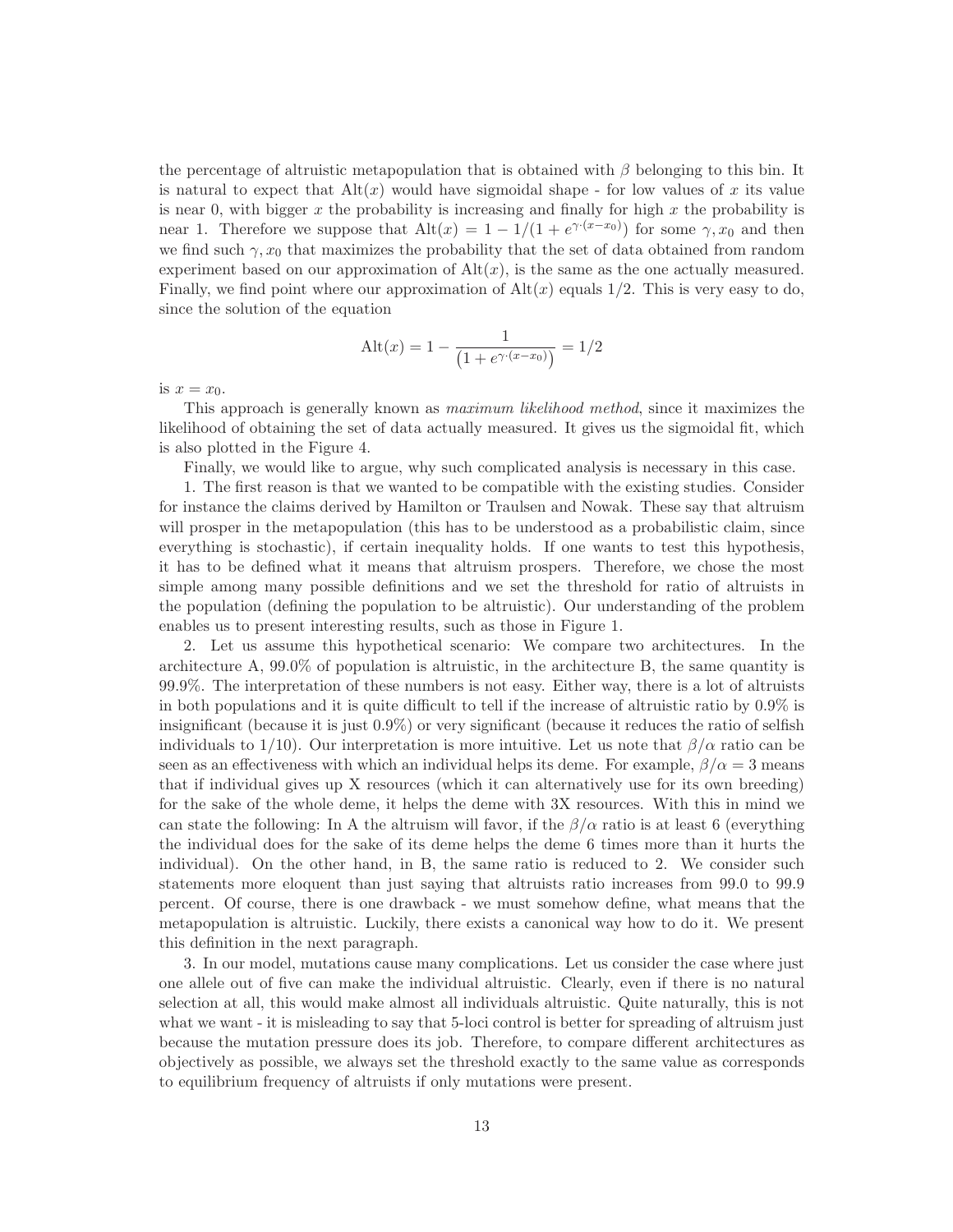### **Appendix 2 - Correspondence with known results**

In the paper we have shown how  $r$  depends on  $\eta$ . These observations are in great accordance with [3] (for low mutation rate we have dependency that is very close to linear). Now we present how  $r$  depends on number of demes  $n$ . The figure 5 shows dependencies for three different values  $m$  (average number of individuals in deme). According to several papers such as [24], [3] we would expect these functions to be of a type  $a/x$  or  $a+b/x$ . Therefore we fitted the data-points with functions of a type  $a + b/x$  with a, b constant.



Figure 5: Dependence of r on n. Values of parameters:  $\mu = 0.001$ ,  $\eta = 0.01$ .

## **Appendix 3 - Robustness of the results**

All results were obtained by evolving the metapopulation for  $N = 10000$  generations. Naturally, we would demand the results not to be (significantly) dependent on N. To test this we re-calculate results from Tables 1 and 2. In these experiments the metapopulation was evolving for 2N generations but the altruist-frequency data were collected only from the second half of the time. Results obtained with this process are shown in Tables 3 and 4 in its last column. As we can see, the results are almost identical.